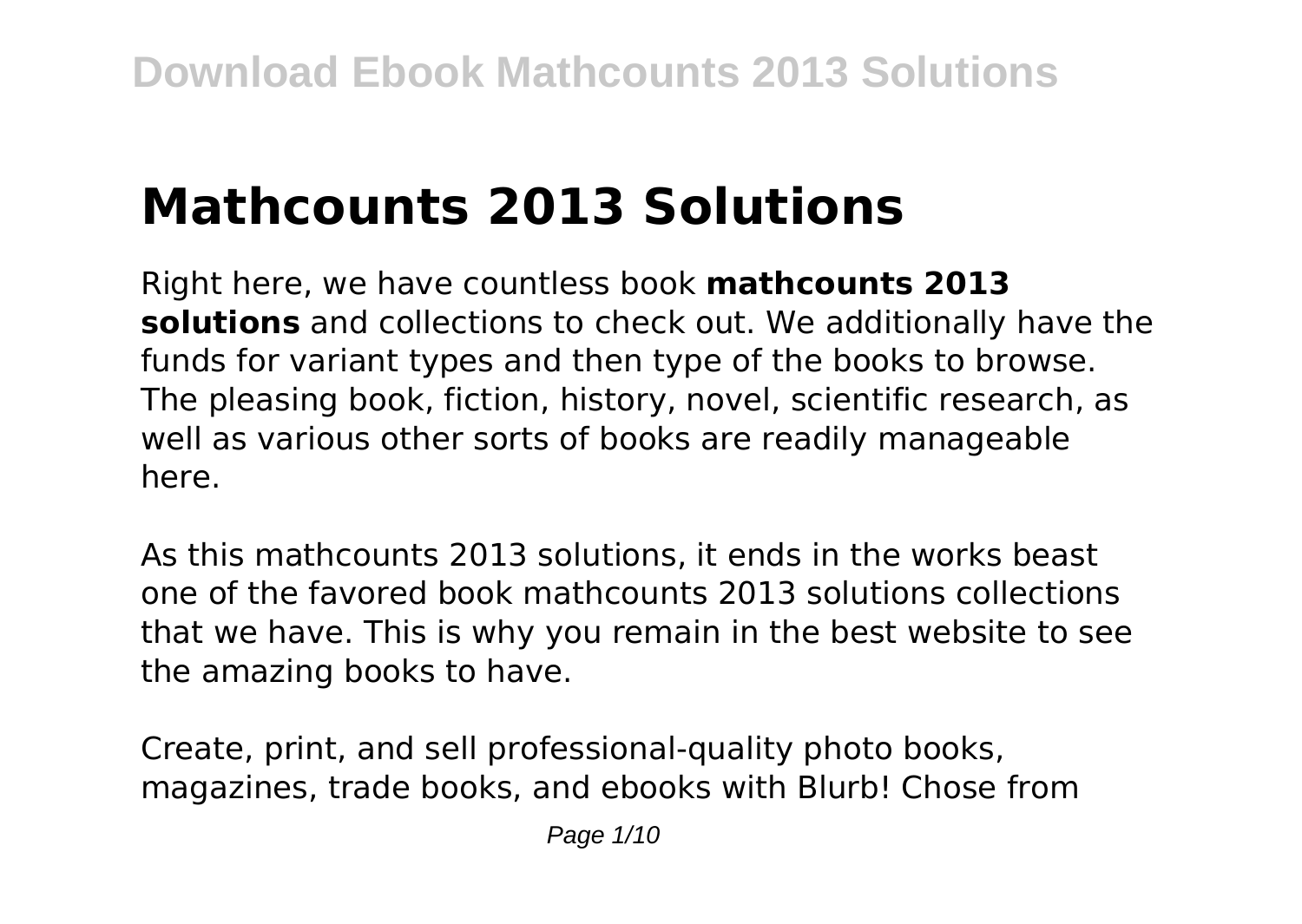several free tools or use Adobe InDesign or ...\$this\_title.

# **Mathcounts 2013 Solutions**

2013 MATHCOUNTS® Chapter Competition. Though these solutions provide creative and concise ways of solving the problems from the competition, there are certainly numerous other solutions that also lead to the correct answer, and may even be more creative or more concise!

## **2013 Chapter Competition Solutions - Brainly**

The following pages provide solutions to the Sprint, Target and Team Rounds of the 2013 MATHCOUNTS® State Competition. Though these solutions provide creative and concise ways of solving the problems from the competition, there are certainly numerous other solutions that also lead to the correct answer, and may even be more creative or more ...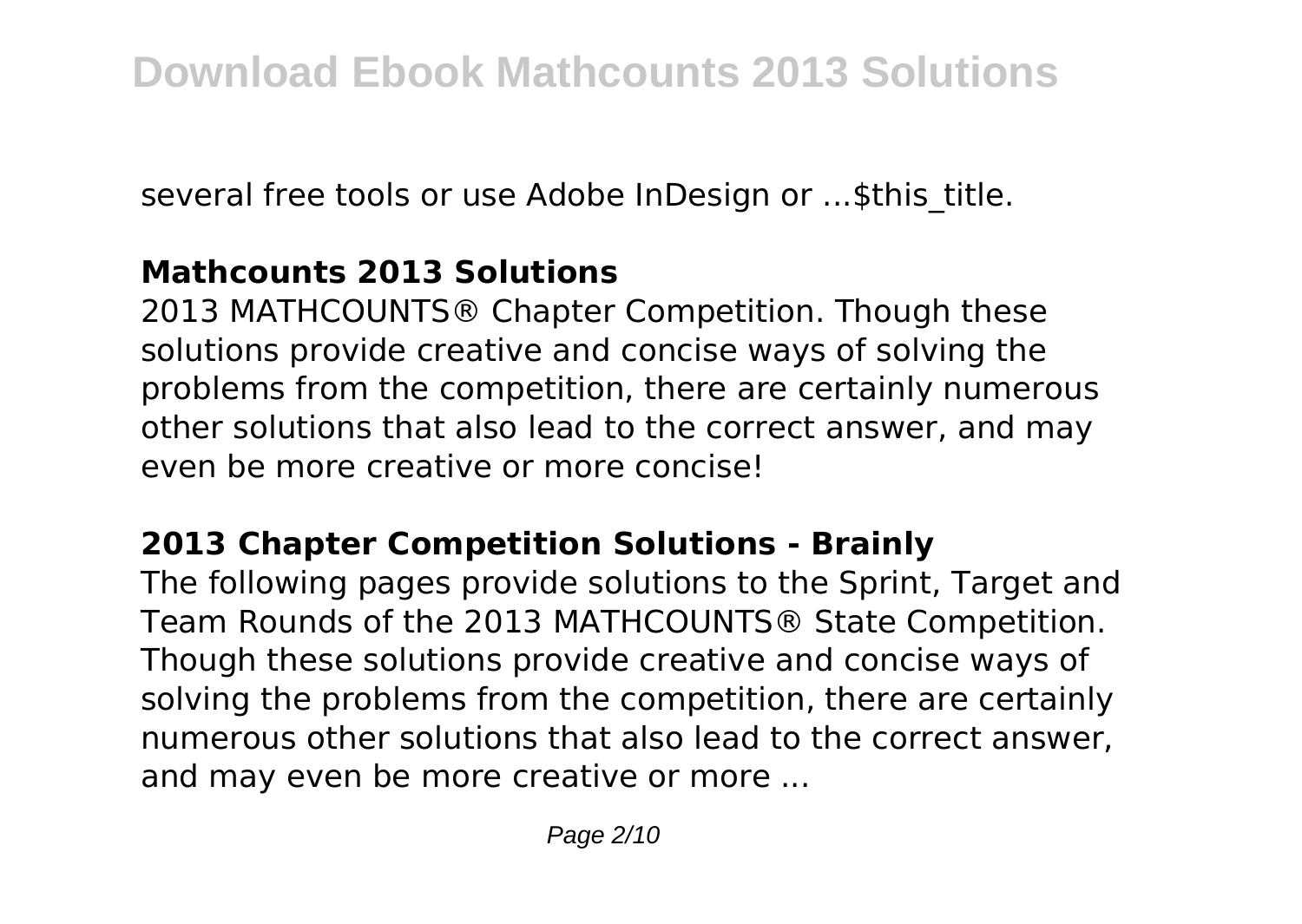#### **2013 State Competition Solutions - Eat Pie Institute of ...**

2013 State Competition Answer Key MATHCOUNTS ® Copyright MATHCOUNTS, Inc. 2013. All rights reserved. Founding Sponsors: National Society of Professional Engineers ...

## **MATHCOUNTS**

Read Free 2013 Mathcounts State Sprint Round Solutions 1 2013 Mathcounts State Prep : Inscribed Circle Radius and Circumscribed Circle Radius of a right triangle ... #24 2001 Mathcounts Sate Sprint Round: The number 4 can be written as a sum of one or more natural numbers in exactly five ways: 4,  $3+1$ ,  $2+1+1$ ,  $2+2$ 

#### **2013 Mathcounts State Sprint Round Solutions**

The following pages provide solutions to the Sprint, Target and Team Rounds of the 2013 MATHCOUNTS ® Chapter Competition. Though these solutions provide creative and concise ways of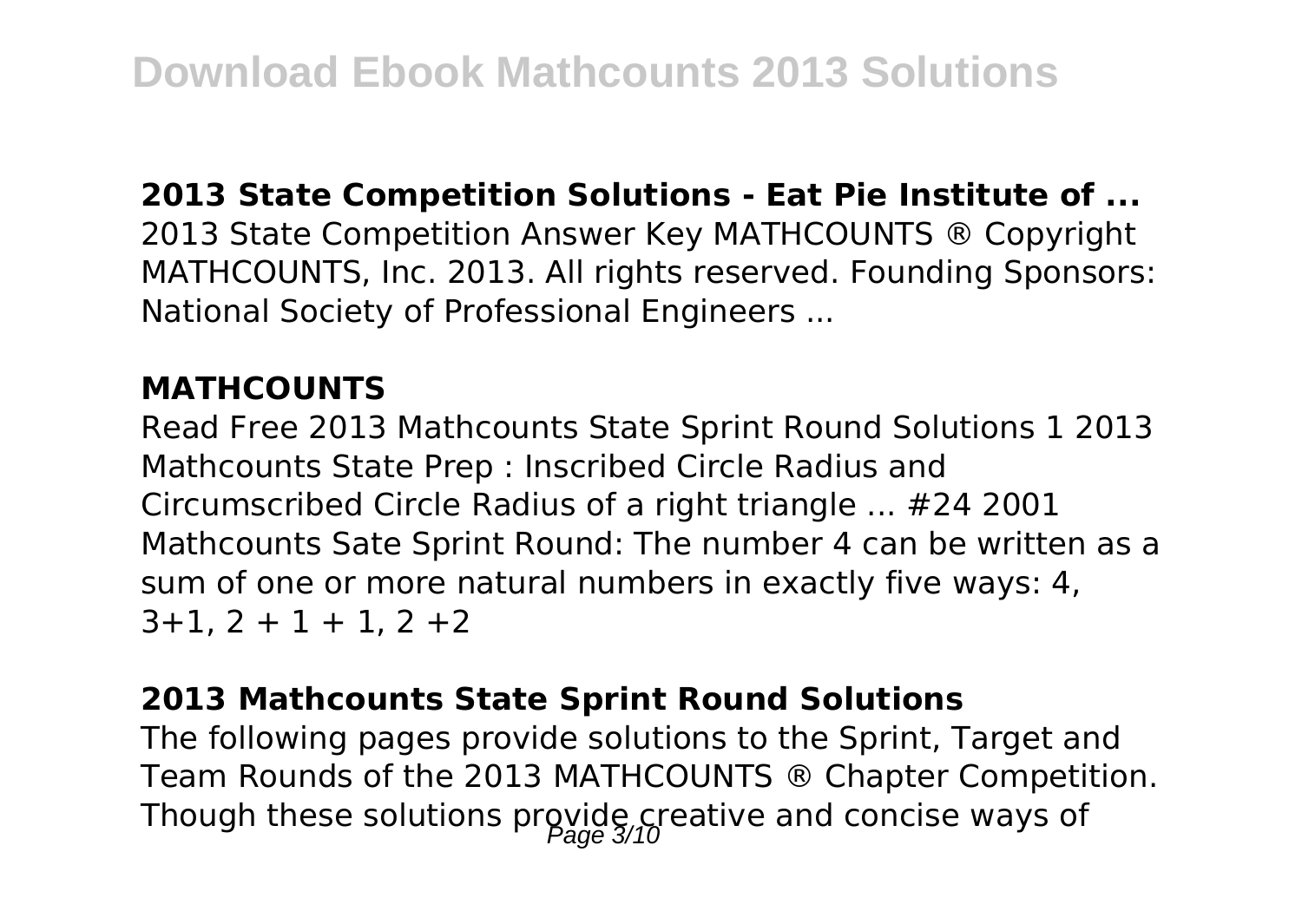solving the problems from the competition, there are certainly numerous other solutions that also lead to the correct answer, and may even be more creative or more concise!

# **Chapter ~ 2013 Solutions \u00bb MathCounts - 2013 Chapter ...**

© 2013 MATHCOUNTS Foundation. All rights reserved. MATHCOUNTS Mini Solution Set For the product  $1 \times 3 \times 7 = 21$ . we need to consider products that are not divisible by 3 and/or 7. Thus, we cannot use 3, 7 or 6. There are 4 products that are relatively prime to 21. They are  $1 \times 2 \times 4 = 81 \times 2 \times 5 = 101$  $\times$  4  $\times$  5 = 20 2  $\times$  4  $\times$  5 = 40

**Minis February 2013 Activity Solutions - MATHCOUNTS** Again, since  $x = 4$  and  $x = -6$  are solutions, we can write  $(x -$ 4)(x + 6) = 0 → x2 + 2x - 24 = 0. Now, by inspection, we see that  $b/2 = 2 \rightarrow b = 4$ , and  $c/2 = \frac{1}{4/10}24 \rightarrow c = -48$ . Again,  $b + c = 4$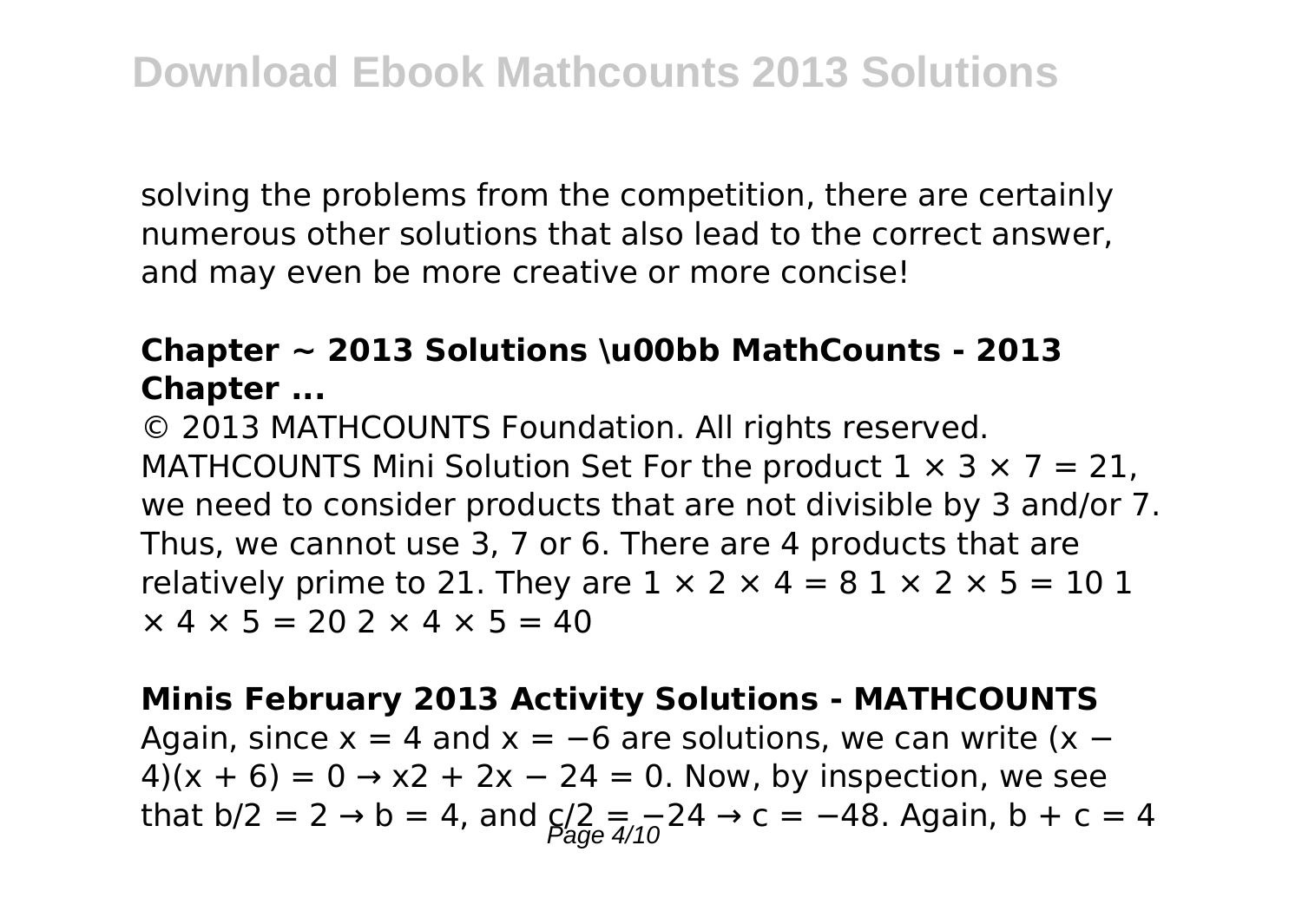$-48 = -44$ . 6. We are told that  $x = 2$  is a solution to  $x^2 + bx +$  $24 = 0$ . That means that x – 2 is a factor of x2 + 6x + 24.

## **Minis October 2013 Activity Solutions - Mathcounts**

Mathcounts 2013 Solutions 2013 MATHCOUNTS® Chapter Competition. Though these solutions provide creative and concise ways of solving the problems from the competition, there are certainly numerous other solutions that also lead to the correct answer, and may even be more creative or more concise! Mathcounts 2013 Solutions - forum.kygunowners.com

#### **Mathcounts 2013 Solutions - builder2.hpdcollaborative.org**

©2013 MATHCOUNTS Foundation 1420 King Street, Alexandria, VA 22314 703-299-9006 ♦ www.mathcounts.org ♦ info@mathcounts.org Unauthorized reproduction of the contents of this publication is a violation of applicable laws.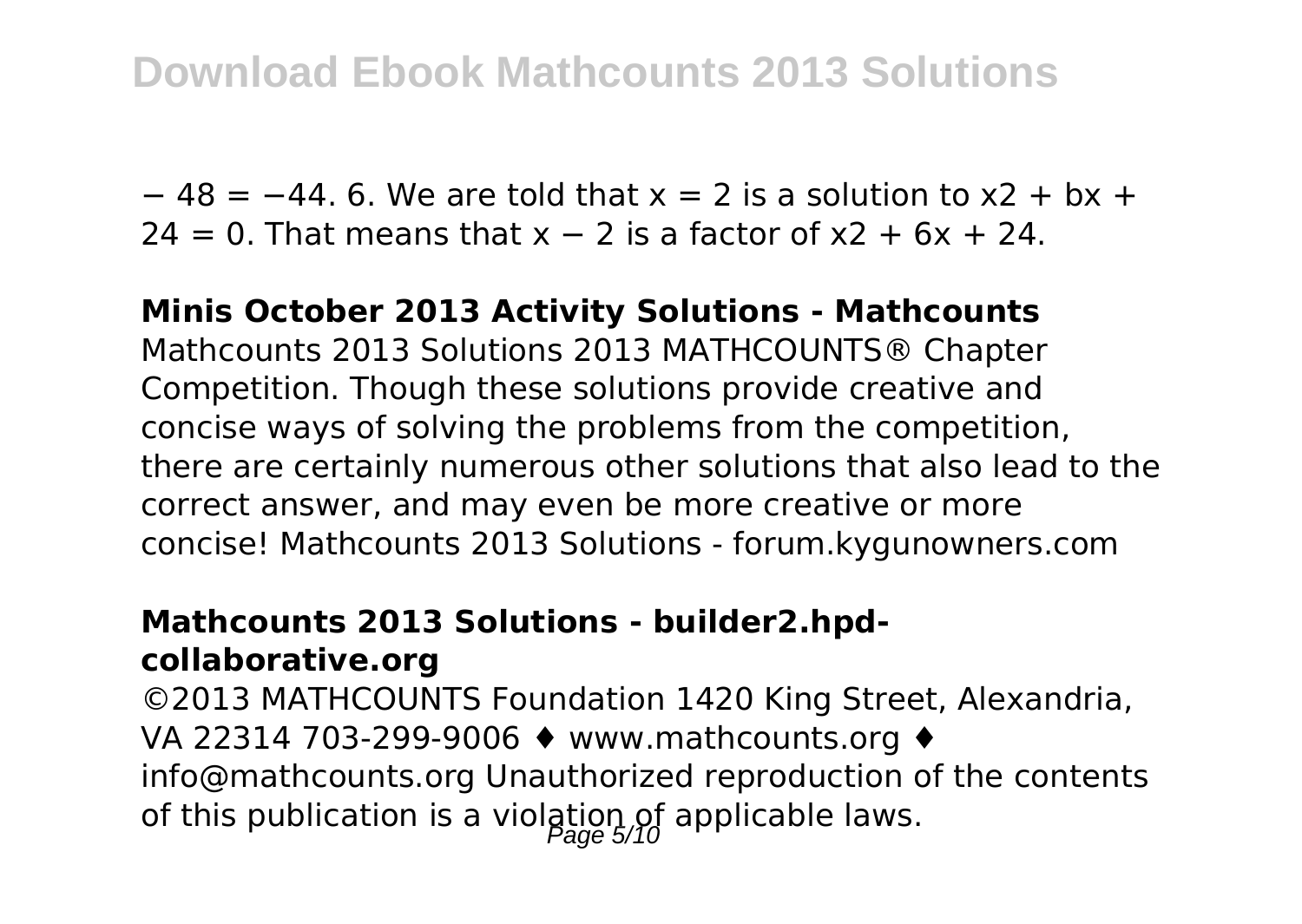# **2013–2014 School Handbook**

Read Book Mathcounts 2013 Solutions of this publication is a violation of applicable laws. 2013–2014 School Handbook Though these solutions provide creative and concise ways of solving the problems from the competition, there are certainly numerous other solutions that also lead to the correct answer,

## **Mathcounts 2013 Solutions**

Mathcounts 2013 2014 Solutions If you ally compulsion such a referred mathcounts 2013 2014 solutions ebook that will pay for you worth, get the unconditionally best seller from us currently from several preferred authors.

#### **Mathcounts 2013 2014 Solutions - happybabies.co.za**

4 MATHCOUNTS 2012-2013 CRITICAL 2012-2013 DATES Sept. 1 - Send in your school's Registration Form to receive a hard copy of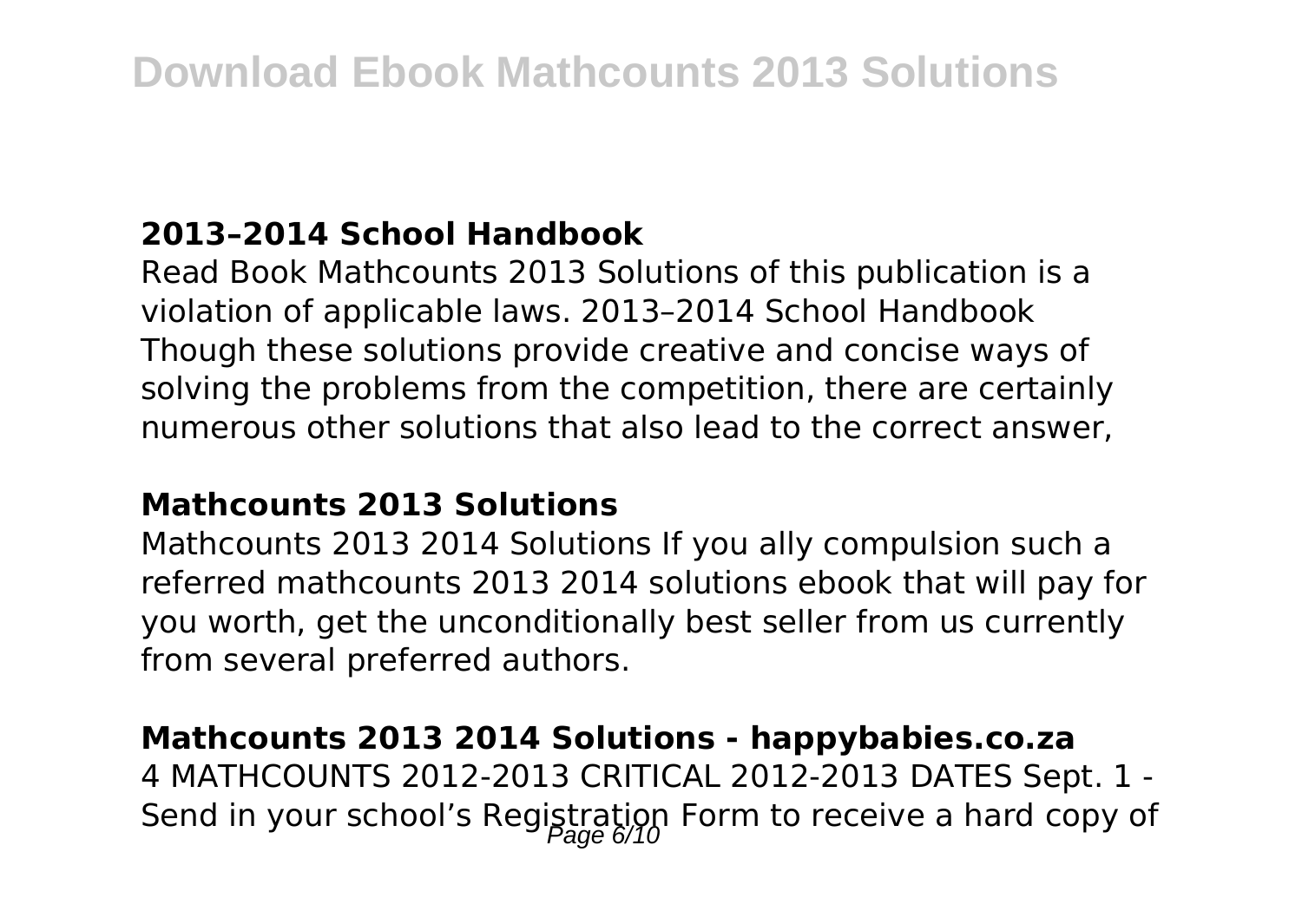the MATHCOUNTS School Handbook, the Club in a Box Resource Kit and/or your copy of the 2012-2013 School Competition

#### **2012–2013 School Handbook**

70 MATHCOUNTS 2011-2012 SOLUTIONS TO HANDBOOK PROBLEMS The solutions provided here are only possible solutions. It is very likely that you or your students will come up with additional—and perhaps more elegant—solutions. Happy solving! Warm-Up 1 1. There are 12 months in each year, so there are  $12 \times 35 = 420$  months in 35 years. 2.

## **SOLUTIONS TO HANDBOOK PROBLEMS**

2011 Mathcounts Chapter Sprint solutions (1) 2013 AMC 10 (1) 2013 AMC 12 (1) 2013 Mathcounts chapter problems (1) 2013 Mathcounts school problems (1) 2013 Mathcounts State (1) 2013 Mathcounts state prep (16) 2014 AMC 8 answer key (1) 2014 AMC 8 problems (1) 2014 AMC test (1) 2014 AMC-8 result (1)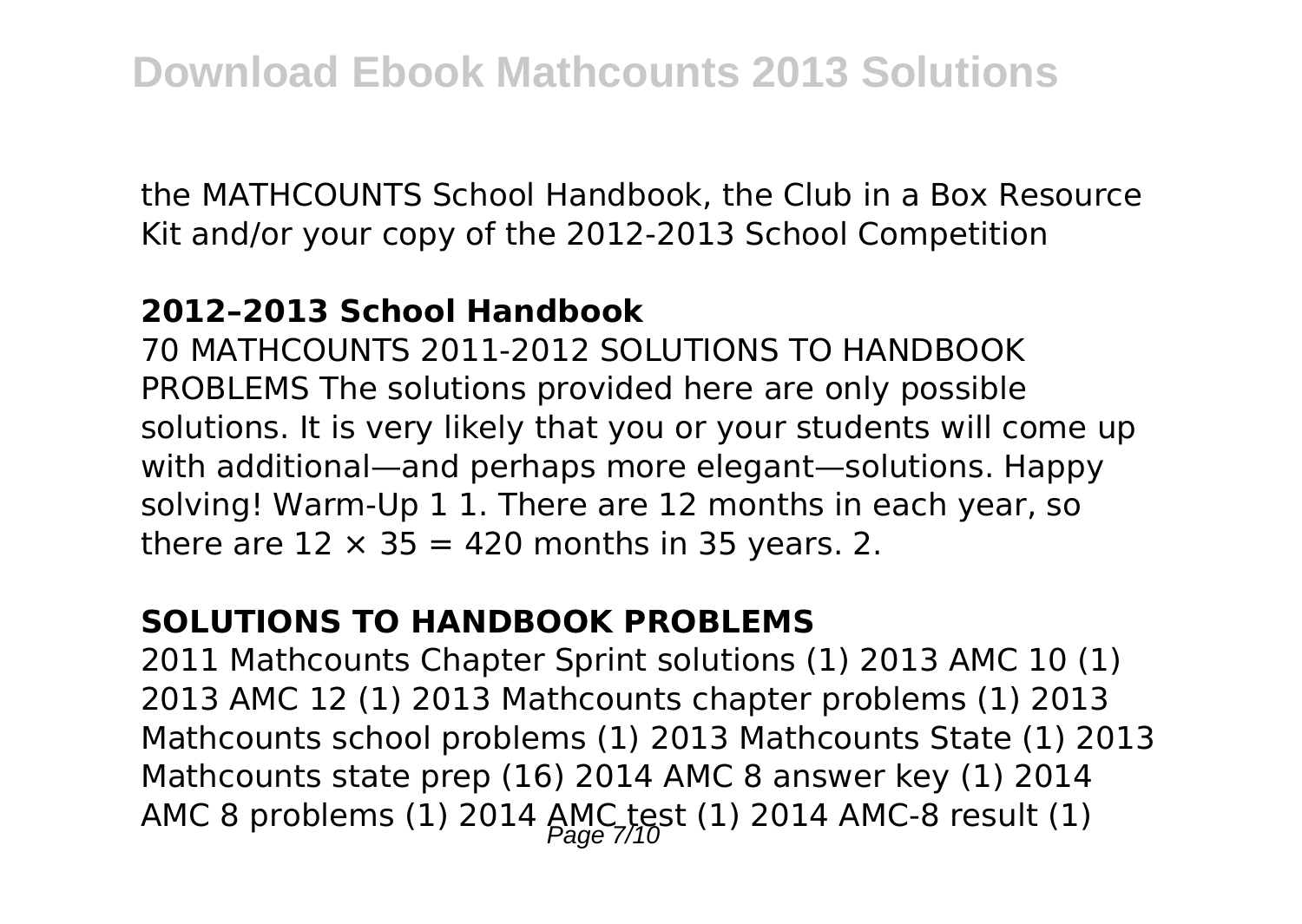2014 Mathcounts prep (3) 2014 Mathcounts state ...

#### **mathcounts notes: 2013**

Get Free Mathcounts Handbook Solutions 2013 2014 Handbook Solutions 2013 2014 Mathcounts Handbook Solutions Series and to receive the 2013-2014 School Competition Kit, with a hard copy of the 2013-2014 MATHCOUNTS School Handbook. Kits begin shipping shortly after receipt of your form, and mailings continue every two weeks through December 31, 2013.

## **Mathcounts Handbook Solutions 2013 2014 - Aplikasi Dapodik**

2013 State Competition Team Round Problems 1–10 DO NOT BEGIN UNTIL YOU ARE INSTRUCTED TO DO SO. This section of the competition consists of 10 problems which the team has 20 minutes to complete. Team members may work together in any way to solve the problems. Team members may talk to each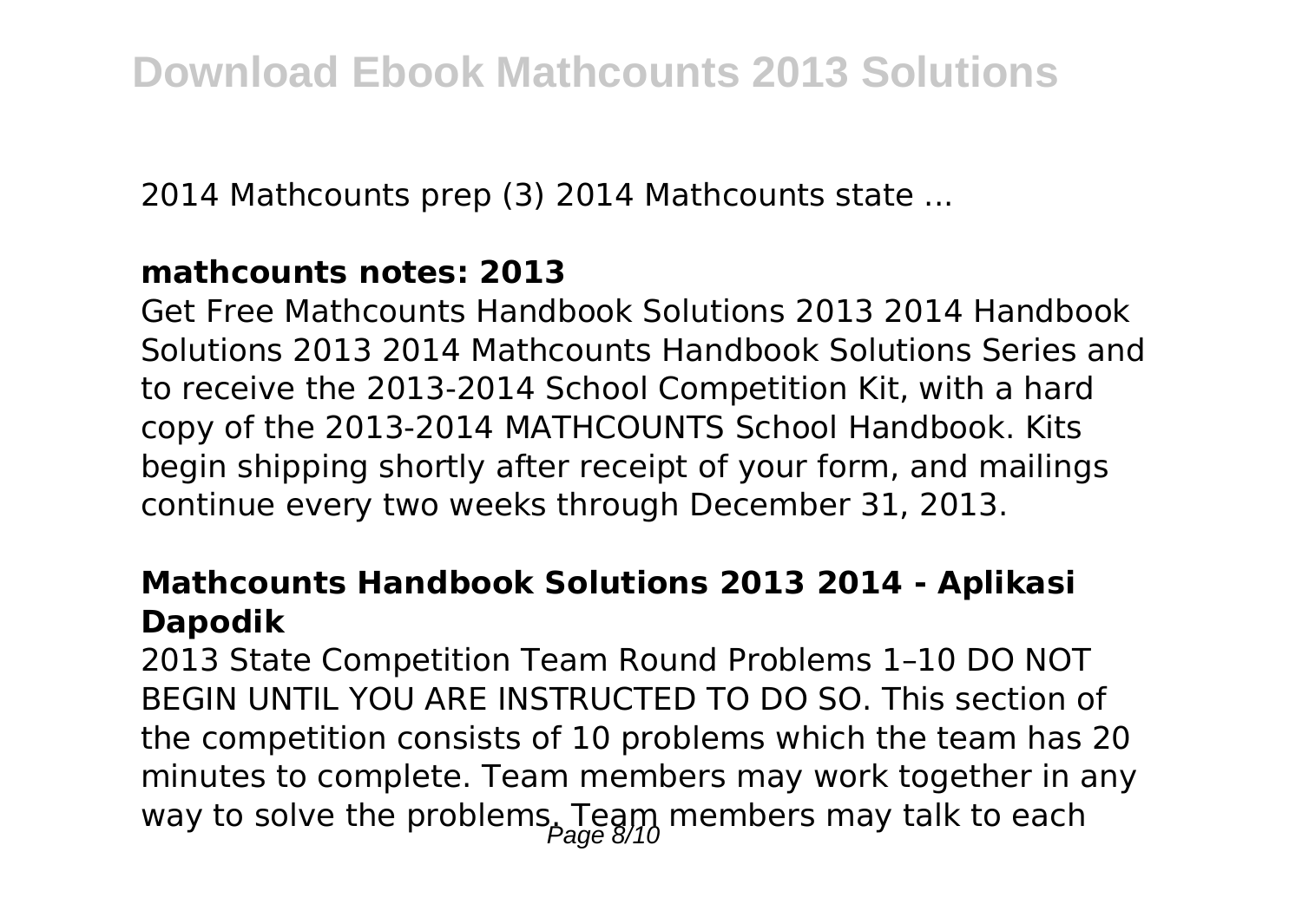other during this section of the competition.

# **MATHCOUNTS**

Copyright MATHCOUNTS, Inc. 2012. All rights reserved. 2013 Chapter Team Round What is the probability that a randomly selected integer from 1 to 81, inclusive,

# **MATHCOUNTS**

Last year's Mathcounts competition problems and answer key This year's handbook questions. Near the end of the handbook, there is a page called problem index (page 82 and 83 for 2013-2014 handbook). For state/national prep, find your weakness and work on the problems backwards, from the hardest to the easiest.

## **mathcounts notes**

Minis March 2013 Activity Solutions - Mathcounts ©2013